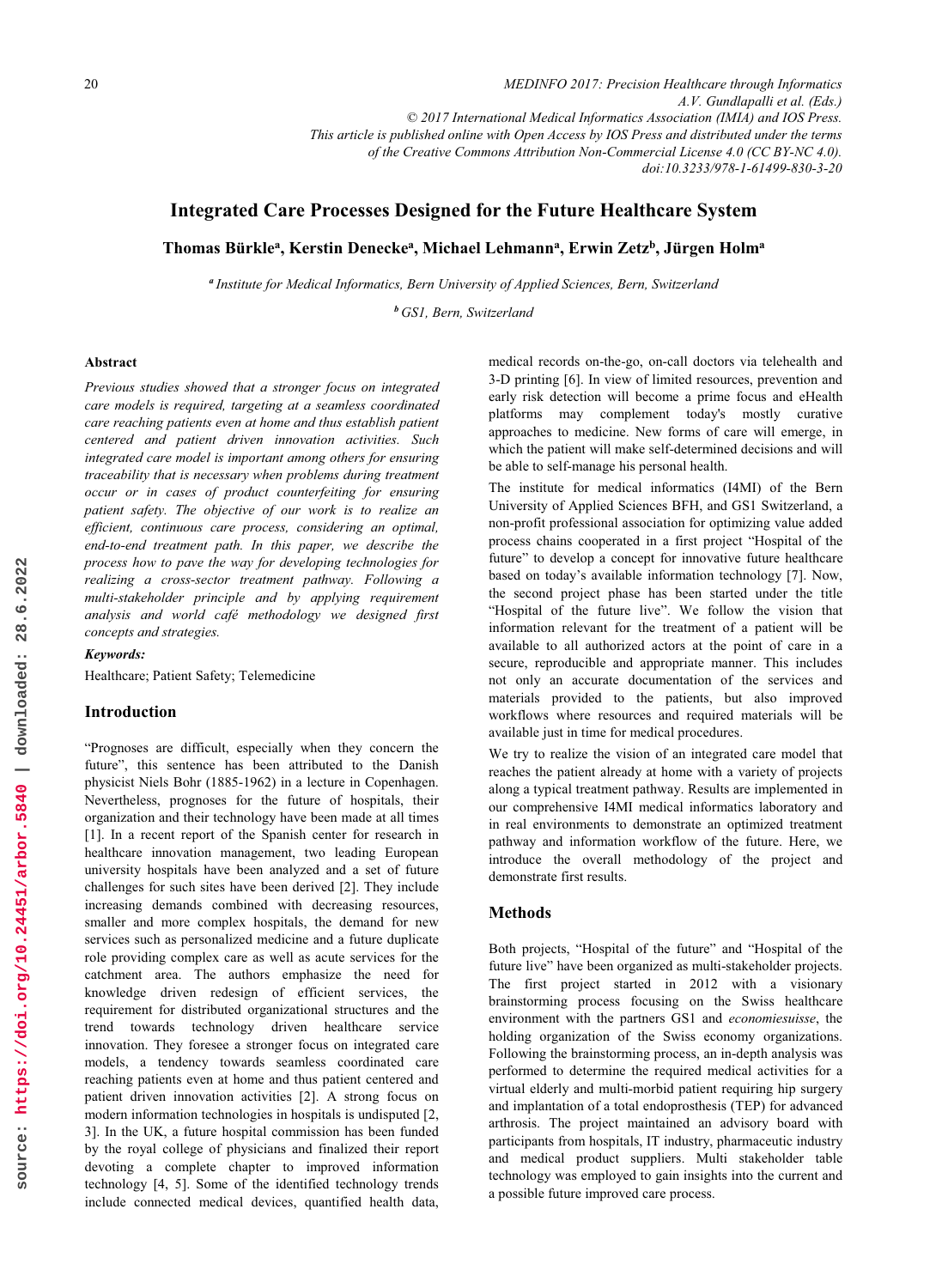"Hospital of the future live" started in 2016 with initially 21 partners, including six Swiss hospitals, four major IT suppliers, IHE Suisse, IHE User Group Switzerland (http://www.ihe-suisse.ch) and eHealth Suisse, the coordinating body for the implementation of the Swiss eHealth architecture [8]. The project runs coordination meetings to define and prioritize punctual areas of activity along the patient pathway in shape of atomic work packages (WP). A total of 6 major coordination meetings with all participants have been scheduled until 2018 for this project. WPs are grouped into activities prior to hospitalization, WPs during hospitalization and WPs downstream when the patient has returned home. In the coordination meetings, the participants passed through parallel sessions in which an expert explains each WP. They had then to vote for the prioritization of the work, and commit themselves if they will participate actively in the respective WP. From this voting, we selected the most relevant WPs which in turn were condensed to projects which may comprise between one and six WPs.

These projects are further outlined and distributed to the more advanced students of the Bachelor study of medical informatics at the BFH. In shape of seminar and so called living case (practical courses) topics in which requirements from the relevant stakeholders are collected, including current processes and ideas on improved process flow, target states are specified and prototypes are implemented as basis for future product development.

Living cases will result either in a working prototype or an implemented piece of software, which is installed in the I4MI medical informatics laboratory to demonstrate a potential solution for the problem. Within seminar projects, the students have to analyze requirements in detail with the stakeholders, to develop a feasible IT concept to solve the determined interoperability problems and to describe and present this work. For the coordination of the different student activities, we use the world café methodology, which helps to identify future visions for selected processes.

Typically, a successful living case work may be continued towards the bachelor thesis which should result not only in an IT based implementation, but also in a formal evaluation of the developed solution in a real environment, e.g. a hospital department, a medical surgery, a rehabilitation center or a community care organization.

# **Results**

#### **First study**

Results of the first study "Hospital of the future" included a document which described the patient's current clinical pathway from home to home across several care providers and institutions comprising many process gaps and inefficiencies in today's Swiss healthcare system and contrasted this with a visionary future clinical pathway avoiding most of these gaps and information loss [7].

The study demonstrated that Swiss hospitals are not sufficiently integrated into the entire information flow. Integration of data and processes towards the outpatient sector and the supplier is yet rarely realized. A closer look at the flow of information in the Swiss healthcare system demonstrated that, in many places, the knowledge about the patient is locked in single information systems instead of being integrated among systems to get the whole picture on the health of a patient which is necessary when making personalized clinical decisions. The study demonstrated the need for a better linkage between medical activities along the governing clinical pathway and accompanying processes starting from the admission into a hospital to discharge, including the supply chain. Particularly those processes were closely investigated, in which the dispensing of medication and / or medical equipment or consumables were involved.

In addition, interruptions in the logistic information flow for drugs or materials themselves, which would permit establishing a continuous supply chain, have been analyzed. Such traceability is necessary when problems during treatment occur or in cases of product counterfeiting for ensuring patient safety. In many Swiss hospitals, however, the supply chain for materials is broken between the different internal storage places such as ward cupboards for medical supply or drugs. Often it is unknown, when, where and how drugs, consumables or smaller devices are ordered, consumed or stored, potentially resulting in drugs with exceeded expiry date in stock or insufficient trace back of defects in instruments or devices. This can lead to serious consequences in security and patient safety.

To achieve a better common understanding of complex information flow e.g. in the medication process, an easy to understand process tool named IXPRA (Figure 1) has been developed to support process analysis tasks in a multi stakeholder environment [9]. IXPRA stands for Interface Cross Culture Process Analysis Tool and is a toolset which describes medical processes on a functional level with main processes, sub-processes and particularities, but also on an application level resulting in clinical use cases and on an interaction level comprising involved staff, involved IT systems and special challenges. The functional level describes the basic process steps, sub-processes and comments. The application level describes the use cases or a task description with the relevant process steps. The interaction level displays involved people, IT systems and special features. Using IXPRA, the problems and challenges within a process can be identified. The results of an IXPRA process analysis form the basis for discussions with involved people and for developing new solutions that improve the processes. IXPRA enables rapid focusing on the information gaps and information loss and supports especially weakness analysis. Besides the concrete process analysis, factors such as the possible influence of management decisions and the internal incident culture of the processes can be examined. Today, an IT based implementation of IXPRA is available from MID GmbH Nuremberg, Germany.

Within the first study "Hospital of the future", IXPRA has been repeatedly used to analyze e.g. weaknesses in the medication process at hospital partners such as the Spital Thurgau AG and Spitalzentrum Biel. We found considerable weaknesses in the investigated workflows, e.g. concerning the medication process. Currently, the information flow is broken in different dimensions as it was identified for the care process in the outpatient sector: information on the patient him/herself; information on instruments / material is collected – if at all – in separate information systems. This causes a high risk for patient safety, outcome quality and limits efficiency of workflows. In tangible terms, our goals for the second study are: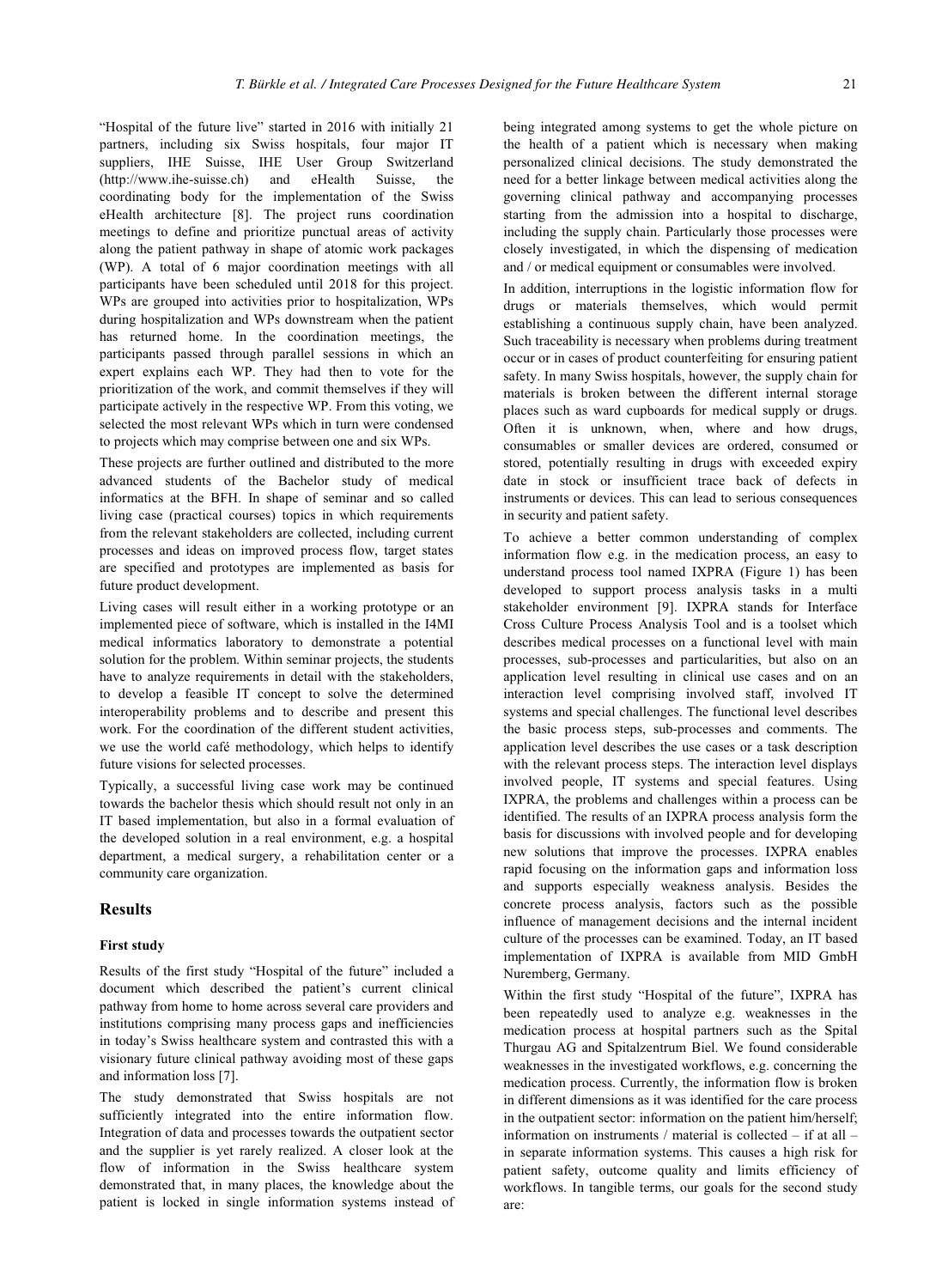- 1. Realizing a cross-sector treatment pathway,
- 2. Integrating eHealth and demonstrate potentials of eHealth and
- 3. Realizing new use cases and derive business cases.

### **Second study**

The second study "Hospital of the future live" started in June 2016 and is planned to last for two years, thus only preliminary results are available at the time of this paper. The second study builds upon the results of the first study including the detected weaknesses. So far, two of six planned multi stakeholder coordination meetings have been completed, the first one in July 2016. In this meeting, a set of 59 WPs has been jointly defined and finalized. They include:

- - 18 WP prior to hospitalization. An example is the following WP: Given the situation that a patient suffers from arthrosis and also from diabetes. How can his diabetes management at home be improved using the future Swiss eHealth environment (new legislation for a countrywide electronic patient record in Switzerland)? This includes setting up a connected diabetes monitoring platform on mobile devices and establishing appropriate monitoring mechanisms to avoid hyper- and hypoglycaemic episodes.
- - 21 WP center around hospital care and treatment. An example WP deals with the information flow between acute hospital care and rehabilitation care for the remobilization of the patient. The task is to examine and demonstrate which data and information can be transferred in a structured fashion across the Swiss eHealth environment between both institutions.
- - 14 WP deal with the patient's downstream home activities and the logistics linkage. It can be expected that stronger efforts will be made to support citizens to continue living in their home environment, aided by AAL (active and assisted living) activities such as an intelligent wardrobe in their home environment [10]. As an example of this type, consider a WP where we will examine the required activities and information workflows for the re-initialization of the home environment digital devices when the patient returns and may have different gait patterns which should not lead to unnecessary alerts of the fall detecting floor in his/her apartment.
- - 6 remaining WPs enable us to build the required infrastructure within our medical informatics laboratory to support those activities. Within one WP, we will establish a generic middleware for connected sensor technology.

With the methods outlined before, we aggregated a first set of 28 highly prioritized WPs into 12 student projects (Figure 2).

A preliminary result concerned the preoperative handover between GP, orthopedic specialist and hospital. The current outpatient care process was analyzed with the goal to eliminate weaknesses and to derive an innovative IT-driven process. The result of the process analysis is shown in Figure 3. Several limitations could be identified in this care process:

-Referral forms are filled by hand and sent by fax.

- $\bullet$  Reports from the orthopedic specialist are sent by fax and re-entered into software at the GP.
- - Image data is transferred by the patient (manual transport of discs).
- $\bullet$ Reports from the hospital are sent by mail.

These issues lead to information loss. Within the student project, several improvements have been identified:

First, the information system at the general practitioner (GP) could be enabled to recommend appropriate specialists, rehabilitation centers, hospitals and pharmacies, which are specialized for the medical problem of the given patient. Relevant criteria might be distance to the patient's home location, experience in treating hip arthrosis, free capacity, and information about the available surgeon(s). This would save resources in searching for relevant specialists.

Second, using an eHealth platform with access for all relevant persons of the care team can help avoiding such limitations. Each report and examination result can be made available through the platform and authorized persons can access the data directly from there. Third, appointments with the orthopedic specialist could be made directly with IT from the GP's place. Fourth, patients could rate the treatment for each provider through an online portal. These ratings could be made publicly available for decision making and quality assessment.

# **Discussion**

The digital transformation is finding its way into the various national healthcare systems. E-Health strategies have been developed in the last years in multiple European countries such as Germany, Switzerland or Austria [11]. These strategies aim at improving the availability of treatmentrelated patient data beyond sectoral borders. But even before these goals are reached, we see the emergence of new requirements such as personalized medicine, big data, or intelligent self-monitoring devices with a yet unexploited potential to detect diseases earlier and prevent adverse events. On the other side, all civilized nations are faced with ever increasing healthcare costs, an ageing population and the breakup of traditional family structures. We need to use the potential of modern information technology to ease these effects and to enable elder citizen to stay in their familiar home environment as long as possible.

A specific problem in the healthcare sector is that the treatment process consists of complex workflows, where many actors and IT systems are involved to achieve the most efficient and effective treatment of a patient. The processes in this workflow extend beyond the classical clinical pathway which covers the workflow within a single institution such as a hospital. Instead, it is essential to include also processes outside the hospital such as early diagnosing at the general practitioner, and collection of personal health information in the intelligent home, as well as downstream processes and the interlinked logistic activities. Benefits of such an integrated care process are manifold and can include:

- Individuals become actively involved in the treatment processes and become able to self-manage their health.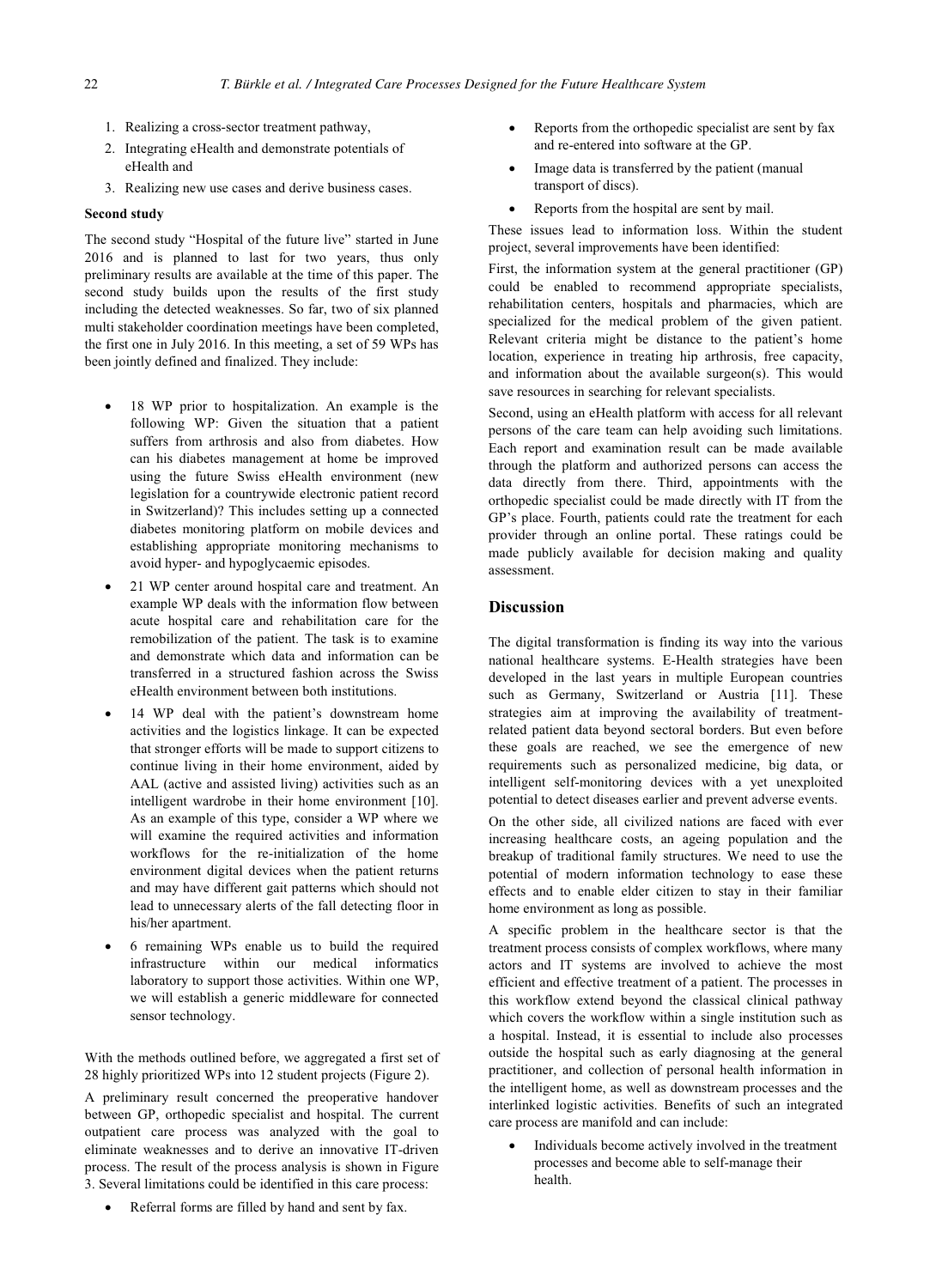- - The family medicine, pharmacy, rehabilitation or nursing services profit from new, integrated IT processes.
- - Healthcare providers are provided with more support in treatment planning and better provision of pharmaceuticals and materials.
- - The entire logistics chain and the participating industrial partners achieve more transparency regarding the flow of goods and consumption of goods.
- - The administration can improve cost center accounting.
- - The hospital as a whole benefits from optimized processes and efficiency improvements, which are an additional competitive advantage.
- - The ICT industry partners are enabled by mapping future workflows that involve mobile devices and other upcoming technologies within ICT healthcare system.

We are confident that these results as well as the IXPRA method will help us to focus on promising improvements within the treatment chain. The WPs and subprojects of our efforts will result in the development of prototypical IT installations in our medical informatics laboratory, which help to understand the effect and the extent of the potential improvement which can be achieved. We can perform IT development, evaluation and verification of processes and technologies in this environment without causing harm to any person.

Obviously the next step must be a practical evaluation also in real environments and this is a declared goal for the project "Hospital of the future live" which shall give good indicators which of our innovative ideas may come up to our expectations.

Physicians and healthcare professionals may have (legitimate) reservations against new technologies workflow alterations, often in the interest of their patients. Introducing new treatment paths with support of modern IT technology requires careful action and a change management approach. We need to demonstrate and verify the potential improvement first before asking for change and our approach should enable us to do so.

# **Conclusion**

The triggering question in this work is: How can medical informatics influence the care process and the care network positively in the next five years? We address this question by developing innovative ideas for the future healthcare processes and by showcasing them in a living lab. In this paper, we provided an overview on a suite of projects targeting at 1) identifying limitations in processes of current healthcare systems and 2) developing solutions for designing the future healthcare system. Our goal is not only the improvement of the care process by enabling a continuous management and data integration, but also the transparent integration of the supply chain with the care process. The [upcoming results of the WPs will be presented to the](https://www.accenture.com/_acnmedia/PDF-7/Accenture-Hospital-of-the-Future.pdf)  [stakeholders an](https://www.accenture.com/_acnmedia/PDF-7/Accenture-Hospital-of-the-Future.pdf)d wherever possible, the results will be implemented in the real world after comprehensive testing in [our labs.](http://www.theglobeandmail.com/report-on-business/industry-news/property-report/the-hospital-of-the-future/article29823293/)

# **[References](http://www.theglobeandmail.com/report-on-business/industry-news/property-report/the-hospital-of-the-future/article29823293/)**

- [1] J. Haycock, A. Stanley, N. Edwards, and R. Nicholls, Changing Hospitals, *BMJ* (1999) 319 (7219):1262-4.
- [2] J. Ribera, G. Antoja, M. Rosenmöller, and P. Borrás, Hospital of the Future, *IESE Center for Research in Healthcare Innovation Management*, Barcelona 2016, available under https://www.accenture.com/\_acnmedia/PDF-7/[Accenture-Hospital-of](https://www.gs1.ch/gs1-system/gesundheitswesen/spital-der-zukunft)the-Future.pdf
- [\[3\] P. Attfield, The Hospital of the future,](https://www.gs1.ch/gs1-system/gesundheitswesen/spital-der-zukunft) *The Globe and Mail* May 2nd, 2016, available under http://www.theglobeandmail.com/report-on-business/industry-news/property-report/the-hospital-of-the-future/article29823293/
- [4] T. Evans. Future Hos[pital Commissio](http://ixpra.ch/)n: the time for action. *Br J Gen Pract* (2013) Nov;63 (616):571-2.
- [5] The Future Hospital Commission. Future hospital: Caring for medical patients. Royal College of Physicians 2013. ISBN 9781860165184
- [6] J. White. 5 technology trends that will affect hospital care, *Healthcare Business & Technology* Aug 6<sup>th</sup>, 2015, av[ailable under](http://ehealth-strategies.eu/report/eHealth_Strategies_Final_Report_Web.pdf) [http://www.healthcarebusinesstech.com/ technology-future-hosp](http://ehealth-strategies.eu/report/eHealth_Strategies_Final_Report_Web.pdf)itals/
- [7] Spital der Zukunft (Hospital of the future) https://www.gs1.ch/gs1 system/gesundheitswesen/spital-der-zukunft (last access: 17.12.2016)
- [8] C. Lovis, A. Schmid, and S. Wyss, ehealth Suisse coordinating ehealth in Switzerland, *Healthcare IT Management* 6(3) (2011): 46-47.
- [9] GS1 and Bern University of Applied Sciences, Interface Crossculture Process Analysis Tool. http://ixpra.ch/
- [10] P. Schaad, S. Basler, M. Medini, I. Wissler, T. Bürkle, and M. Lehmann, The "intelligent wardrobe", *Stud Health Technol Inform* (2016) 225:213-7.
- [11] KA. Stroetmann, J. Artmann, and VN. Stroetmann, European countries on their journey towards national eHealth infrastructures (Final European progress report), January 2011, http://ehealth-European progress report), January 2011, http://ehealth-<br>strategies.eu/report/eHealth\_Strategies\_Final\_Report\_Web.pdf (last access: 17.12.2016)

#### **Address for correspondence**

Prof. Dr. Thomas Bürkle

Bern University of Applied Sciences

Quellgasse 21, 2502 Biel, Switzerland

thomas.buerkle@bfh.ch